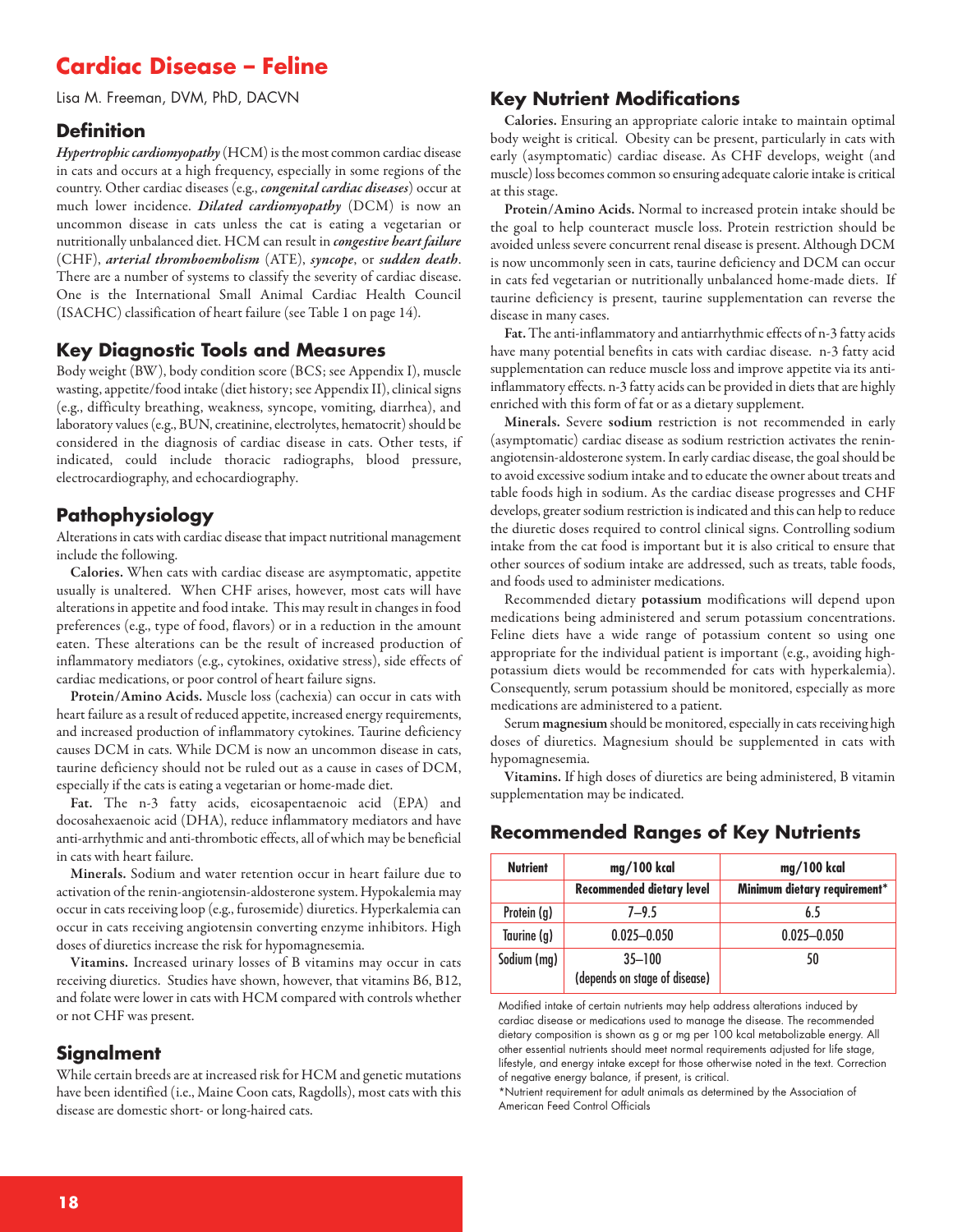#### **Therapeutic Feeding Principles**

Avoid making big dietary changes when a cat is hospitalized for an acute episode of CHF. Continue feeding the cat's usual diet (unless very high in sodium), but have the owner discontinue any high-sodium treats or table foods. When the cat returns in 7 to 10 days for re-evaluation, a gradual change to a more appropriate diet can be instituted. This helps to avoid food aversions that can develop when a new diet is imposed on a cat that is acutely sick.

**Calories** should be adjusted to maintain optimal body condition (e.g., reducing calorie intake in obese animals; increasing calorie intake in animals that are below optimal body condition).

**Protein/Amino Acids.** The diet should contain at least 6.5 g protein/100 kcal, unless severe concurrent renal disease is present. In cats with DCM and taurine deficiency (or while waiting for taurine results), taurine should be supplemented (125–250 mg q 12 hours).

**Fat.** The optimal dose of n-3 fatty acids has not been determined; however, the author currently recommends a dosage of fish oil to provide 40 mg/kg EPA and 25 mg/kg DHA for cats with anorexia or cachexia. Most cat foods do not achieve this dose so supplementation will be necessary. Fish oil supplements vary in their concentration of EPA and DHA so the author recommends a 1-gram capsule that contains 180 mg EPA and 120 mg DHA. At this concentration, fish oil can be administered at a dose of 1 capsule per 10 pounds of body weight. The capsule can be administered whole (although they are very large) or the oil can be expressed from the capsule and given as a treat or in the food. Alternatively, a liquid form of n-3 fatty acids (e.g., Cardiguard, Boehringer Ingelheim, which contains 420 mg EPA and 280 mg DHA per gram) can be used. It should be noted that if the owner cannot administer the capsule intact, the cat will be exposed to the very strong flavor of the fish oil. While some cats appear to enjoy the taste, others do not. In cats that dislike the flavor, administration of n-3 fatty acids will likely not be possible due to adverse effects on food intake. Fish oil supplements should contain vitamin E as an antioxidant, but other nutrients should not be included to avoid toxicities. Cod liver oil and flax oil should not be used to provide n-3 fatty acids (cod liver oil is high in vitamins A and D, which can cause toxicity, while cats are unable to convert the n-3 fatty acids in flax oil to EPA and DHA).

**Minerals.** With regard to sodium:

- ISACHC Stage 1: Counsel the owner to avoid diets high in sodium (>100 mg/100 kcal) and to avoid high sodium treats and table food.
- ISACHC Stage 2: The goal should be for <80 mg/100 kcal in the cat food. Sodium intake from other foods (e.g., treats, table food, foods used for medication administration) also will be important.
- ISACHC Stage 3: The cat food should be <50 mg/100 kcal although anorexia may require a slightly higher sodium content in the diet (<80 mg/100 kcal) in order to provide greater choice. Controlling sodium intake from other foods (e.g., treats, table food, foods used for medication administration) remains important.

Recommended dietary potassium modifications will depend upon medications being administered and serum potassium concentrations. Diets high in magnesium or an oral magnesium supplement should be used in cats with hypomagnesemia.

**Vitamins.** If high doses of diuretics are being administered, B vitamin supplementation may be indicated.

**Treats** – Fewer cats with cardiac disease receive treats on a regular basis compared with dogs (33% of cats vs. 92% of dogs); however, it is important to make specific recommendations to owners regarding treats that are

appropriate (and those that should not be fed) if owners wish to provide treats. Foods to be avoided include most commercial cat treats (unless specifically determined to be low in sodium), baby food, lunch meats and cold cuts, canned fish, and most cheeses. Acceptable treats include cat treats that are determined to be low in sodium (<5 mg/treat). Note that even low-sodium treats and foods can provide large doses of sodium if they are fed in large quantities to cats.

It also is important to provide the owner with appropriate methods for administering medications as cats are difficult to pill and many common foods used to administer medications are high in sodium. Fewer cats than dogs with cardiac disease receive medications in foods (34% of cats vs. 57% of dogs) so owners should be taught to administer the pill without using foods (either by hand or using a device designed for this purpose). Alternatively, foods such as low-sodium canned cat food or home-cooked meat (cooked without salt; not lunch meats) can be used. A compounded liquid medication can be considered although the pharmacokinetics of compounded medications may be significantly altered.

■ **Tips for Increasing Palatability –** Cats with CHF often have variable appetites (i.e., they may eat a food well for a week but then stop eating it). While reductions in appetite in a cat that was previously eating well can indicate the need for reassessment and medication adjustment, sometimes providing a different food will increase appetite again. Communicating with the owner about these issues can help to reduce anxiety and to provide the owner with specific strategies to address the problem (and when to bring the cat in for reassessment).

Home-made, low-sodium broth (e.g., chicken, beef, fish) can enhance palatability. Most store-bought broths are high in sodium, even if they say "low sodium." Cooked chicken, beef, or fish can be added to the food. n-3 fatty acids will often improve appetite in cats with CHF; however, it will take 2 to 4 weeks to see an effect. Appetite stimulants can be considered (e.g., cyproheptadine, mirtazepine). Cats with CHF often prefer warmed foods but encourage the owner to experiment to determine which food temperature works best for their cat. Sometimes feeding the cat from a dinner plate (rather than the pet bowl) and in a place different from their usual site can improve appetite.

#### **Client Education Points**

- Make specific diet and treat recommendations (both types and amounts).
- Warn the owner about common alterations in appetite in cats with heart failure.
- Give the owner appropriate methods for medication administration.
- Ask at each visit if the owner is administering dietary supplements. If so, ensure that the supplements are safe, are not interacting with the diet or medications, and are being administered at an appropriate dose. Fewer cats than dogs with cardiac disease receive dietary supplements (13% of cats vs. 31% of dogs) but addressing this issue with the owner is important as "Internet surfing" for alternative treatments of cardiac disease is common.
- In addition to safety and efficacy issues, there are significant concerns about the quality control of dietary supplements (e.g., quality control, bioavailability).Therefore, veterinarians should consider recommending specific brands of dietary supplements that bear the logo of the United States Pharmacopeia Dietary Supplement Verification Program (DSVP), which tests human dietary supplements for ingredients, concentrations, dissolvability, and contaminants. Another good resource is Consumerlab.com, which performs independent testing of dietary supplements (primarily human supplements but also some pet products).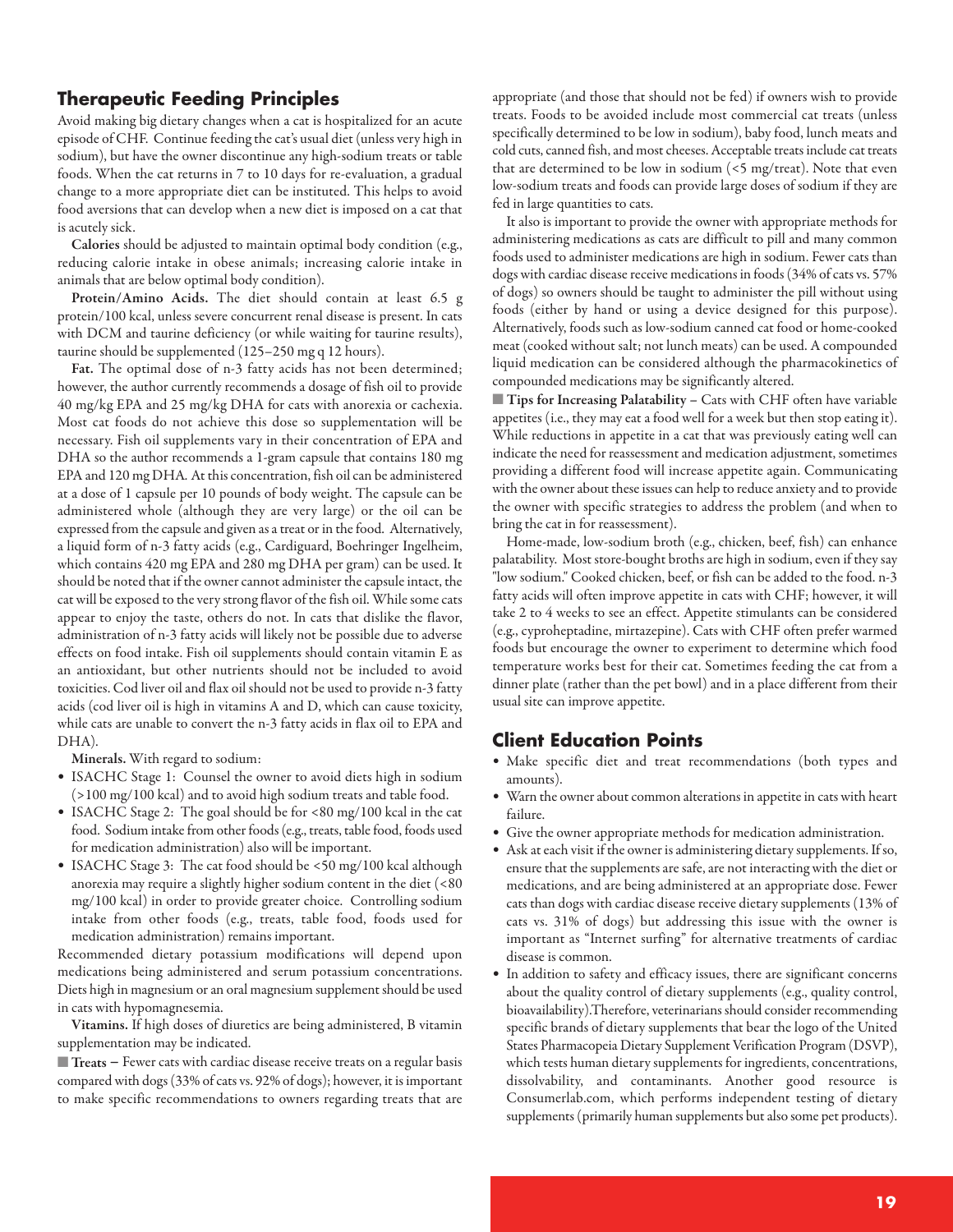## **Common Comorbidities**

In one study, 56% of cats with cardiac disease had at least one concurrent disease. Therefore, the nutritional goals may need to be modified for a cat with heart disease that has a concurrent, nutrient-sensitive disease (e.g., a cat with CHF and urolithiasis or chronic renal failure).

## **Interacting Medical Management Strategies**

Drug-nutrient interactions are common in CHF. Loop (e.g., furosemide) diuretics can increase the risk for hypokalemia and hypomagnesemia, while ACE inhibitors can increase the risk for hyperkalemia. Azotemia can result from overzealous use of diuretics. Anorexia can be a side effect of many cardiac medications (e.g., diuretics, digoxin, ACE inhibitors).

## **Monitoring**

Reductions in food intake may indicate the need for dietary modifications but also may be an early sign of decompensation of the cardiac disease or the need for medication adjustment. Body weight should be monitored in

obese cats in order to achieve optimal weight. In cats with cachexia that are losing weight, dietary modifications are needed to minimize weight loss.

Body condition score (BCS) is helpful for monitoring cats with asymptomatic disease and those that are overweight or obese. Note that BCS systems assess fat stores but not muscle, so a cat can be overweight or obese but still have muscle wasting. Therefore, monitoring BW, BCS, *and* the degree of muscle wasting is important. Muscle loss is typically first noted in the temporal, epaxial, and gluteal muscles. A muscle condition score is being developed that subjectively categorizes muscle mass into four categories: No muscle wasting, mild muscle wasting, moderate muscle wasting, and marked muscle wasting. Intervening at an early stage (i.e., mild or moderate muscle wasting) provides improved opportunity for reversing or minimizing the degree of muscle wasting.

Clinical signs (e.g., difficulty breathing, weakness, syncope, vomiting, diarrhea), laboratory values (BUN, creatinine, electrolytes, hematocrit), and other measures, if indicated (e.g., thoracic radiographs, blood pressure, electrocardiography, echocardiography) should also be monitored.